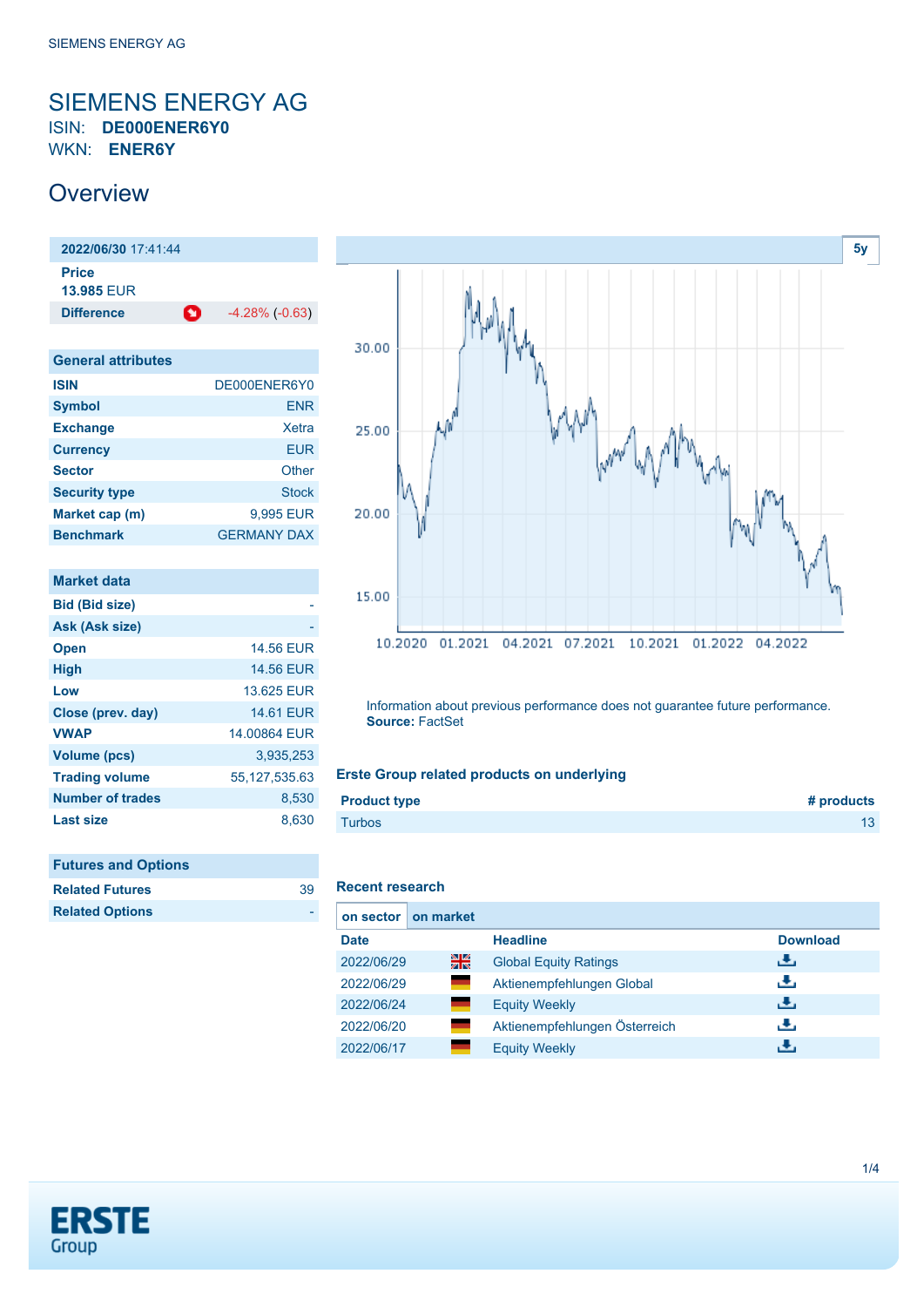# **Details**

**2022/06/30** 17:41:44 **Price**

**13.985** EUR

**Difference 1** -4.28% (-0.63)

| <b>General attributes</b> |                    |
|---------------------------|--------------------|
| <b>ISIN</b>               | DE000ENER6Y0       |
| <b>Symbol</b>             | <b>ENR</b>         |
| <b>Exchange</b>           | Xetra              |
| <b>Currency</b>           | <b>EUR</b>         |
| <b>Sector</b>             | Other              |
| <b>Security type</b>      | Stock              |
| Market cap (m)            | 9,995 EUR          |
| <b>Benchmark</b>          | <b>GERMANY DAX</b> |

| Market data             |                  |
|-------------------------|------------------|
| <b>Bid (Bid size)</b>   |                  |
| Ask (Ask size)          |                  |
| <b>Open</b>             | <b>14.56 EUR</b> |
| <b>High</b>             | <b>14.56 EUR</b> |
| Low                     | 13.625 FUR       |
| Close (prev. day)       | <b>14.61 FUR</b> |
| <b>VWAP</b>             | 14.00864 EUR     |
| <b>Volume (pcs)</b>     | 3,935,253        |
| <b>Trading volume</b>   | 55,127,535.63    |
| <b>Number of trades</b> | 8,530            |
| <b>Last size</b>        | 8.630            |

| <b>Performance and Risk</b> |           |           |       |  |
|-----------------------------|-----------|-----------|-------|--|
|                             | 6m        | 1v        | 3y    |  |
| <b>Perf</b> (%)             | $-37.82%$ | $-44.98%$ |       |  |
| Perf (abs.)                 | $-8.51$   | $-11.44$  |       |  |
| <b>Beta</b>                 | 0.68      | 0.77      | 0.55  |  |
| <b>Volatility</b>           | 49.40     | 43.11     | 40.59 |  |



Information about previous performance does not guarantee future performance. **Source:** FactSet

| <b>Price data</b>                           |                         |
|---------------------------------------------|-------------------------|
| Ø price 5 days   Ø volume 5 days (pcs.)     | 15.106 EUR (2,145,123)  |
| Ø price 30 days   Ø volume 30 days (pcs.)   | 16.641 EUR (1,976,243)  |
| Ø price 100 days   Ø volume 100 days (pcs.) | 18.470 EUR (2,859,913)  |
| Ø price 250 days   Ø volume 250 days (pcs.) | 21.239 EUR (2,623,888)  |
| <b>YTD High   date</b>                      | 23.990 EUR (2022/01/04) |
| <b>YTD Low   date</b>                       | 13.625 EUR (2022/06/30) |
| 52 Weeks High   date                        | 27.650 EUR (2021/07/07) |
| 52 Weeks Low   date                         | 13.625 EUR (2022/06/30) |

### **Erste Group related products on underlying**

| <b>Product type</b> | # products |
|---------------------|------------|
| <b>Turbos</b>       | 13         |

## **All listings for SIEMENS ENERGY AG**

| Exchange $\bigoplus$  | <b>Date</b>    | <b>Time Price</b> |                        | <b>Trading</b><br>volume (mio.) | <b>Number of</b><br>trades |
|-----------------------|----------------|-------------------|------------------------|---------------------------------|----------------------------|
| Xetra                 | 2022/<br>06/30 |                   | 17:41 13.985 EUR 55.13 |                                 | 8.530                      |
| Vienna Stock Exchange | 2022/          |                   | 17:32 13.815 EUR  0.00 |                                 | 3                          |

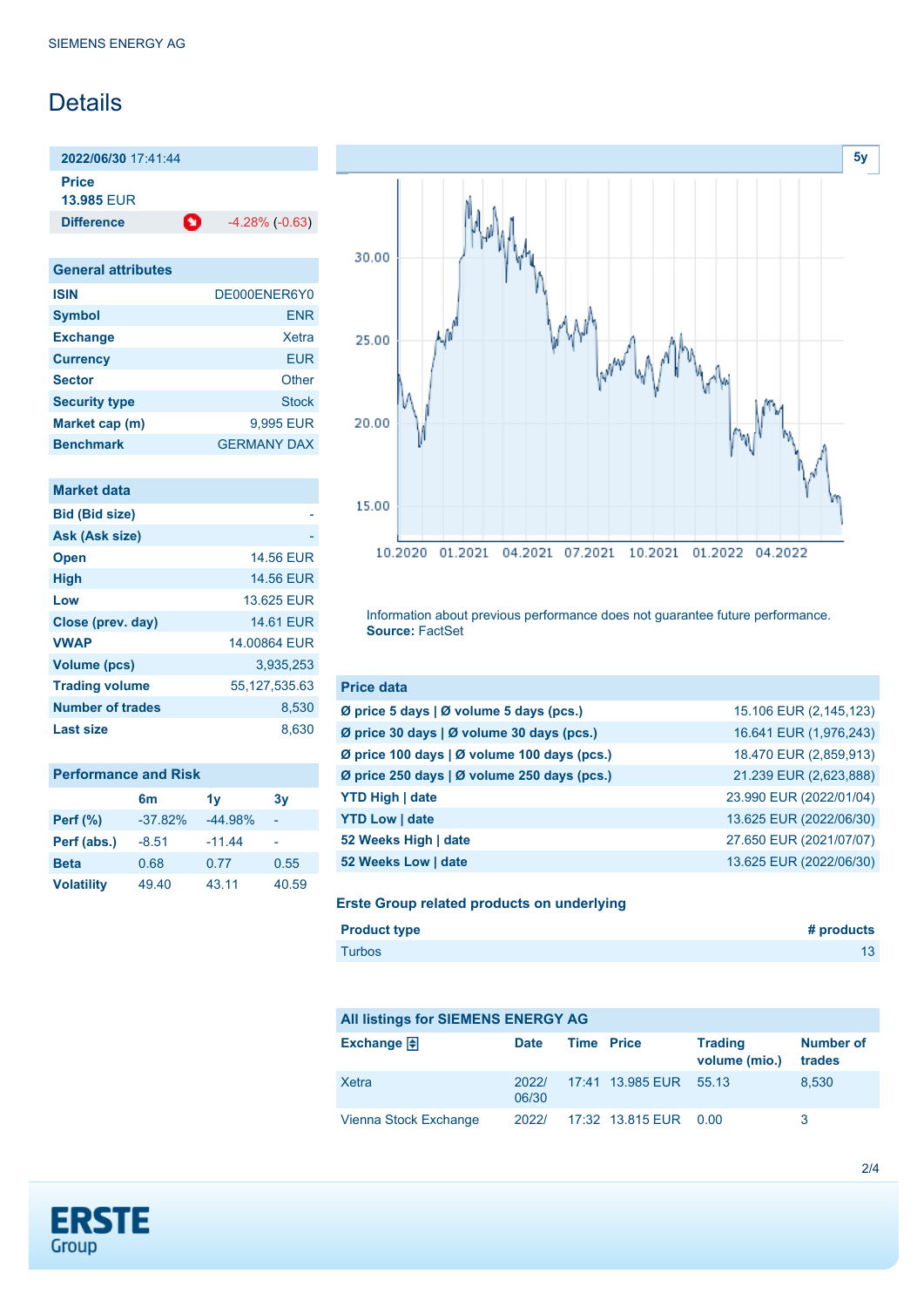|                                                   | 06/30          |                        |      |                |
|---------------------------------------------------|----------------|------------------------|------|----------------|
| Tradegate                                         | 2022/<br>06/30 | 22:27 14.16 EUR        | 4.43 | 1,077          |
| <b>Stuttgart</b>                                  | 2022/<br>06/30 | 21:55 14.04 EUR        | 0.50 | 133            |
| <b>Munich</b>                                     | 2022/<br>06/30 | 13:16 14.005 EUR       | 0.04 | $\overline{7}$ |
| <b>London Stock Exchange</b>                      | 2022/<br>06/30 | 17:41 13.8881 EUR 9.72 |      | 9              |
| Hanover                                           | 2022/<br>06/30 | 11:02 14.23 EUR        | 0.00 | $\overline{2}$ |
| Hamburg                                           | 2022/<br>06/30 | 12:48 14.00 EUR        | 0.01 | 5              |
| Frankfurt                                         | 2022/<br>06/30 | 20:56 14.07 EUR        | 0.25 | 64             |
| FINRA other OTC Issues                            | 2022/<br>06/30 | 15:30 14.88 USD        | 0.01 | 8              |
| <b>Duesseldorf</b>                                | 2022/<br>06/30 | 19:31 13.98 EUR        | 0.00 | 18             |
| Borsa Italiana MTF Trading<br><b>After Hours</b>  | 2022/<br>03/10 | 18:22 19.57 EUR        | 0.00 | 1              |
| Borsa Italiana MTF Global<br><b>Equity Market</b> | 2022/<br>06/30 | 17:35 13.79 EUR        | 0.02 | 13             |
| <b>Berlin</b>                                     | 2022/<br>06/30 | 15:50 13.76 EUR        | 0.00 | 5              |